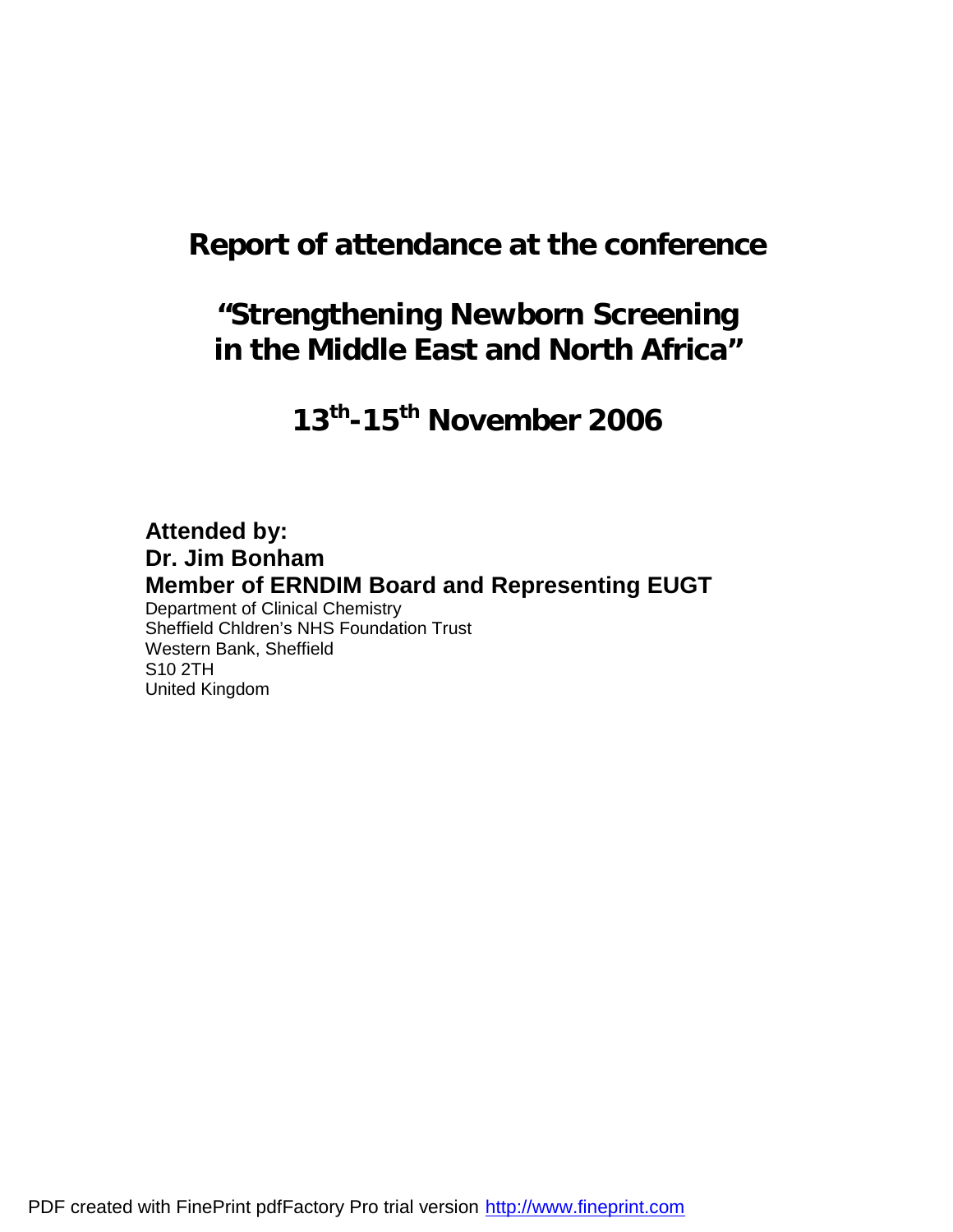The meeting was extremely well attended with more than 130 delegates attending from 35 countries (see enclosure A).

# **Day 1**

The morning of the first day included useful presentations outlining the cultural and religious context common to genetic screening in Muslim countries. The afternoon was occupied with country reports illustrating the current screening activities in the Arab countries represented.

# **Day 2**

The day began with reports of the current status of screening in Europe and the USA and continued with a review of the registers, biobanks and the newborn screening technologies available.

In the afternoon quality assurance aspects were considered and a description of some model programmes in operation in North Africa and the Eastern Mediterranean were considered.

# **Day 3**

In the morning, financial and funding aspects were considered drawing upon the experience in both developed and developing countries.

The discussion then moved to funding and facilitating research in which there was an opportunity to present the potential contribution from ERNDIM and links with the Eurogentest project (see enclosure B).

The afternoon concentrated on training opportunities for all members of the multidisciplinary teams involved in screening

The culmination of the meeting was a clear declaration of intent to develop screening within the North African/Eastern European Mediterranean area (see enclosure C). Further meeting will be planned to develop this network.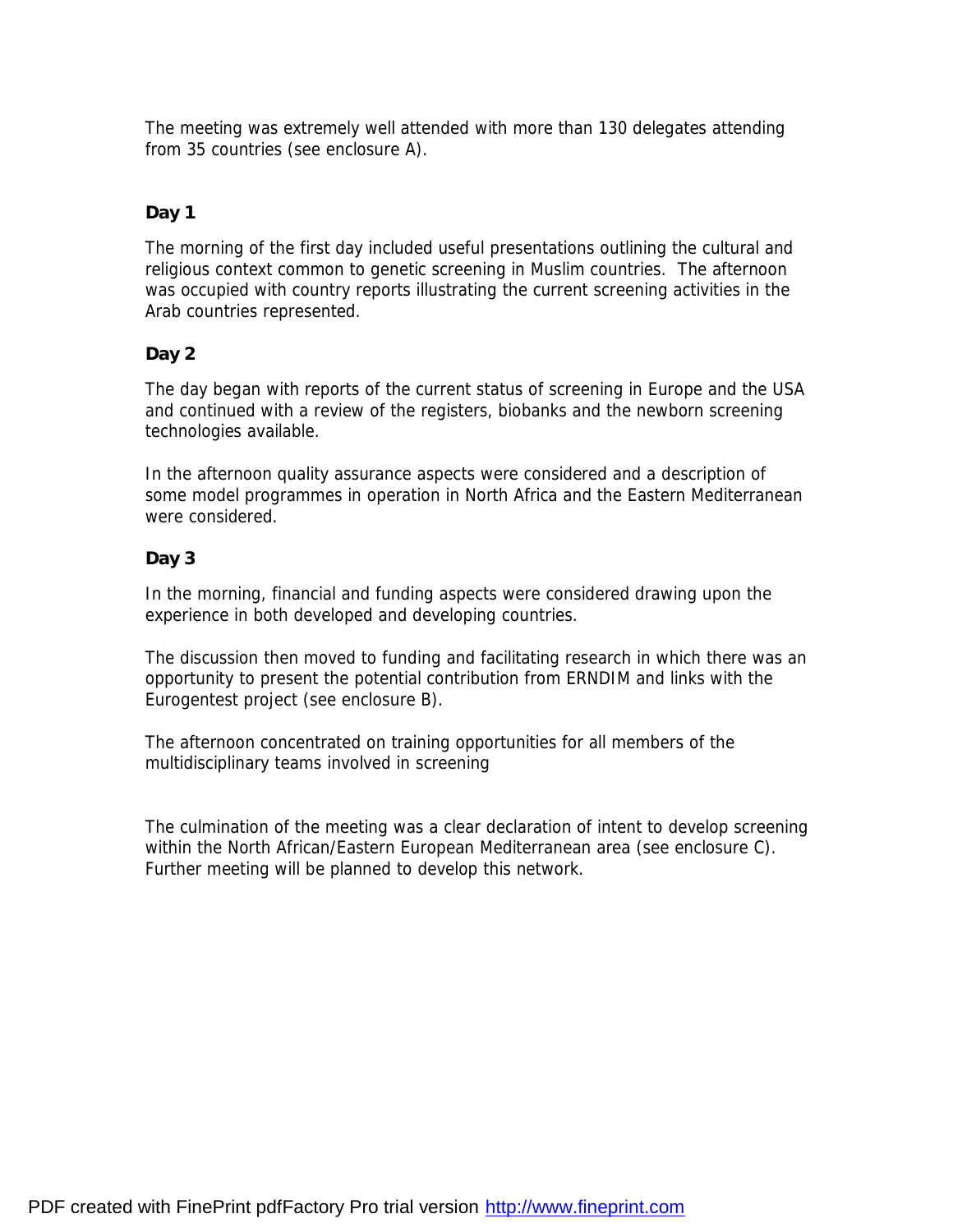## **ALGERIA**

**Mohamed HAMLAOUI**  Réanimation Pédiatrique CHU Hussein-Dey Hôpital N. Hamoud ( Ex-Parnet ) ALGER 16040 Algeria T. +213.21495618 F. +213.21495622 M. +213.61503915 [hamlaouimohamed@yahoo.fr](mailto:hamlaouimohamed@yahoo.fr)

**Mostéfa KHIATI**  41 Cité du 20 Août, Oued Erroumane El Achour; Algiers 16000 Algeria T. +213-21-30-09-60 F. +213-21-23-16-55/44 [mkhiatidz@yahoo.fr](mailto:mkhiatidz@yahoo.fr) 

## **BAHRAIN**

**Shaikha. S. AL-ARRAYED**  Department of Genetics Salmaniyah Medical Complex Ministry of Health PO Box 12 Kingdom of Bahrain F. +973 -17289496 [Sarrayed@health.gov.bh](mailto:Sarrayed@health.gov.bh)  ssarayed@batelco.com.bh

**Emtethal AL JISHI**  Salmanyia Medical Center Office of training & Development Kanoo building P.O Box 12 Bahrain T. +973-36409092 F. +973-17263924 [ejishi@health.gov.bh](mailto:ejishi@health.gov.bh)

## **BELGIUM**

**Albrecht JAHN** Scientific Officer, European Commission, Directorate General for Research, Specific international cooperation activities - Unit D3 Mail: European Commission - Office: SDME, Room 04/70 B-1049 Brussels, Belgium T. + 32 (0) 2 295 8393 F. + 32 (0) 2 296 62 52 [albrecht.jahn@ec.europa.eu](mailto:albrecht.jahn@ec.europa.eu)

# **CANADA**

**Judith G. HALL**  Professor Emerita of Pediatrics and Medical Genetics UBC & Children's and Women's Health Centre of BC BC Children's Hospital Department of Pediatrics 4480 Oak St., Room L408 Vancouver, BC V6H 3V4 T. (604) 875-2850 F. (604) 875-2530 ihall@cw.bc.ca

## **DENMARK**

**Bent NØRGAARD-PEDERSEN**  Statens Serum Institut Department of Clinical Biochemistry, 5 Artillerivej DK-2300 Copenhagen S Denmark T. +45 3268 3651 F. +45 3268 3878 [bnp@ssi.dk](mailto:bnp@ssi.dk)

# **EGYPT**

**Ibrahim EL-NEKHELY**  Director General of the Children with Special Needs Programs MOH&P, Cairo, Egypt T. & F. +2025315464 M. +20101404032 [dr\\_elnekhely@yahoo.com](mailto:dr_elnekhely@yahoo.com)

**Safa'a Abdel Fattah Ahmed HUSSEIN**  Ministry of Health & Population Healthy Mother / Healthy Child **Project** 21 El Sabaa Sakayaat st , off El Kasr El Eini st . Fom El Khalig – Area code No . 11628 Zein El Abdein – Cairo – Egypt T. 202 – 5313761 / 62 F. 202 – 5313757 [safahussein@hotmail.com](mailto:safahussein@hotmail.com) [safahussein2002@yahoo.com](mailto:safahussein2002@yahoo.com)

## **EGYPT**

**Randa KAMAL ABDEL-RAOUF**  Asst. Professor of Pediatrics Institute of Childhood Studies Ain-Shams University, Cairo, Egypt Consultant, Ministry of Health and Population 9 El-Nasser St. apt # 6 Heliopolis 11351, Cairo, Egypt T. & F. +2 02 5315464 M. +2 0103400160 [raoufranda@yahoo.com](mailto:raoufranda@yahoo.com)

**Nermin SALAH EL DIN** 

Prof. of Pediatrics, Diabetes &, Endocrinology Faculty of Medicine Cairo **University** 139A Tahrir st., Dokki - Cairo, Egypt T. & F. +202-749-7555 M. +20-122477097 [Nerminsalah@yahoo.com](mailto:Nerminsalah@yahoo.com) 

# **FINLAND**

**Kari KLOSSNER**  Global Business Director at PerkinElmer Life and Analytical **Sciences** Wallac Oy, P.O. Box 10 20101 Turku, Finland T. +358 2 2678 465 F. +358 2 2678 332 M. +358 40 706 2901 [Kari.Klossner@perkinelmer.com](mailto:Kari.Klossner@perkinelmer.com)

**Jan ØSTRUP**  Global Business Director Newborn & Child Screening T. + 358 2267 8331 M. +358 400 521 065 [jan.ostrup@perkinelmer.com](mailto:jan.ostrup@perkinelmer.com)

## **FRANCE**

**Gérard BREART**  Conseiller Technique de la Santé et des Solidarités 14 avenue Duquesne 75350 Paris 07 SP T. +33 1 40 56 55 82 F. +33 1 20 56 78 80 [Gerard.breart@sante.gouv.fr](mailto:Gerard.breart@sante.gouv.fr)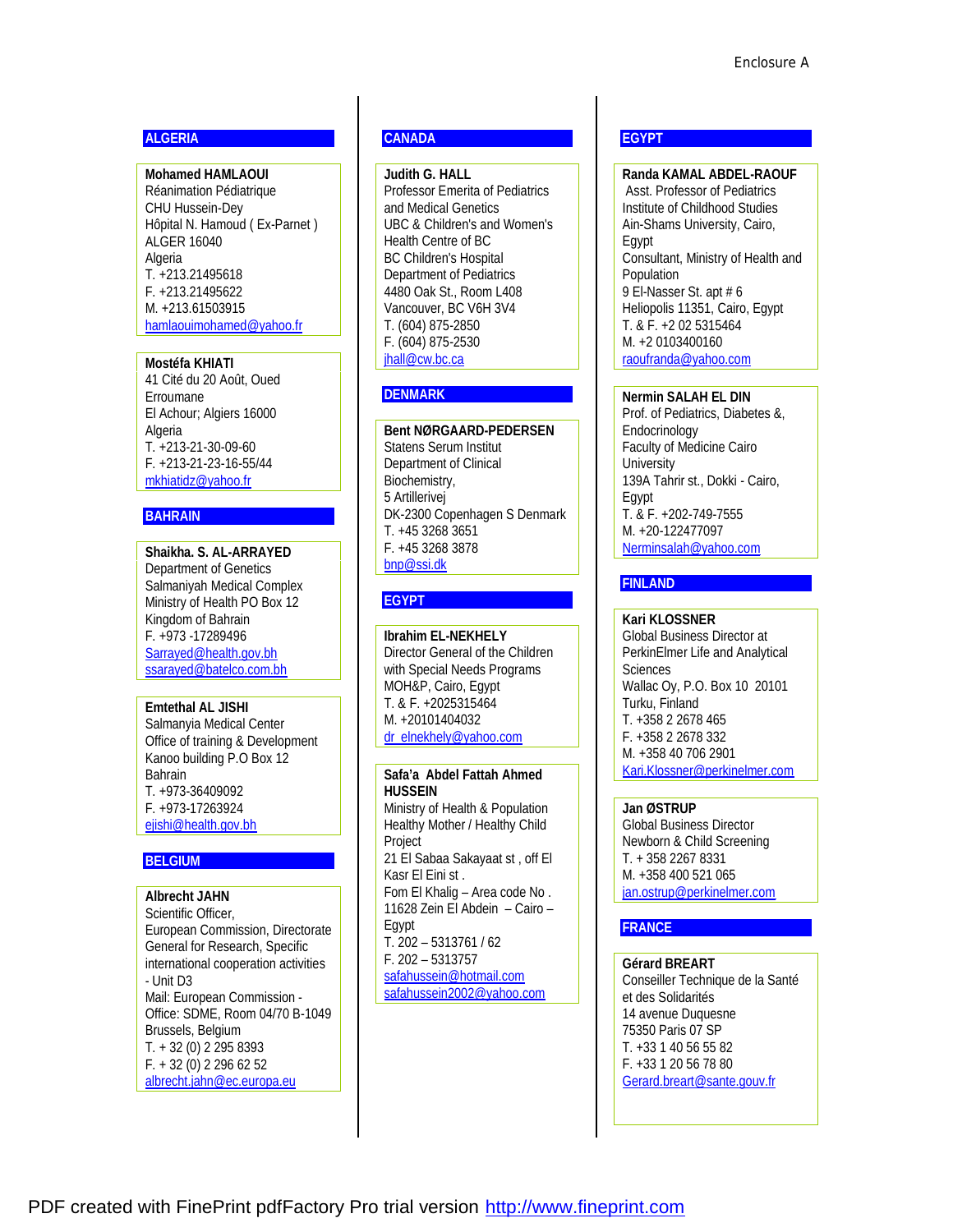## **FRANCE**

**Christian BRECHOT**  Executive Director Inserm Département des Relations Internationales 101, rue de Tolbiac – 75654 PARIS Cedex 13 T. + (33) 1 44 23 61 82\* F. + (33) 1 45 85 14 67

## **Salem CHOUAIB**

INSERM 101, rue de Tolbiac 75654 Paris Cedex 13 France T. + (33) 1 44 23 61 82 F. + (33) 1 45 85 14 67 [chouaib@igb.fr](mailto:chouaib@igb.fr)

## **Paul CZERNICHOW**

Service d'Endocrinologie Diabétologie et de Gynécologie de l'Enfant Clinique des Maladies du Développement Centre des Maladies Rares de la **Croissance** Hôpital Necker Enfants Malades 149, rue de Sèvres 75743 PARIS Cedex 15 [paul.czernichow@nck.aphp.fr](mailto:paul.czernichow@nck.aphp.fr)  [paul.czernichow@rdb.ap-hop-paris.fr](mailto:paul.czernichow@rdb.ap-hop-paris.fr)

**Jean-Louis DHONDT**  Hôpital St Philibert 59462 LOMME CEDEX FRANCE T. +33-3-2022-5010 F. +33-3-2022-5011 [dhondt.jeanlouis@ghicl.net](mailto:dhondt.jeanlouis@ghicl.net)

**Jean-Pierre FARRIAUX**  Association Régionale de Dépistage Néonatal 68 Rue Sylvère Verhulst 59800 LILLE FRANCE T. +33-3-2052-9282 F. +33-3-2052-9842 [a.r.d.p.h.e-Lille@wanadoo.fr](mailto:a.r.d.p.h.e-Lille@wanadoo.fr)

# **FRANCE**

**Arnold MUNNICH**  Dept. of Genetics Hôpital Necker – Enfants Malades 149 rue de Sèvres 75743 Paris Cedex 15 France T. + 33 1 44495151 [munnich@necker.fr](mailto:munnich@necker.fr) 

#### **Marc NICOLINO**

Hôpital Universitaire Debrousse Endocrinologie, Diabétologie et Métabolisme Pédiatrique Dept. 3 Rue Sœur Bouvier 69322 Lyon France T. +33 4 72385553 [Marc.nicolino@univ-lyonl.fr](mailto:Marc.nicolino@univ-lyonl.fr)

#### **Dominique PLIN**  Marketing Manager Diagnostic Group Eastern Europe/Africa/Latin America Bio-Rad Laboratories

3, boulevard Raymond Poincaré 92430 Marne-la-Coquette France T. +33 1 47 95 81 68 F. +33 1 47 95 61 81 [Dominique\\_plin@bio-rad.com](mailto:Dominique_plin@bio-rad.com)

## **Stéphane ROY**

Deputy Director International Relations Department INSERM 101, rue de Tolbiac 75654 Paris Cedex 13 France T. 33 (0)1 44 23 61 89 or 82 F. 33 (0)1 45 85 14 67 [stephane.roy@tolbiac.inserm.fr](mailto:stephane.roy@tolbiac.inserm.fr)

## **GERMANY**

**Chahe BARDAKJIAN** Sales & Marketing Director HVD Vertriebs Ges.m.b.H T. +30 210 9607859 (Direct) F. +30 210 9600693 [chb@hvd.gr](mailto:chb@hvd.gr)

#### **IRAQ**

**Ashwaq H. ABDULAHAD**  Preventive Department of the **Ministry** Ministry of Health Kurdistan Regional Government Iraq [ashwaq\\_wardi@hotmail.com](mailto:ashwaq_wardi@hotmail.com) 

## **ISLAMIC REPUBLIC OF IRAN**

**Jalal KOOCHMESHGI**  Research Institute for Life Teheran [jalal.koochmeshgi@yahoo.co.uk](mailto:jalal.koochmeshgi@yahoo.co.uk)

**Masoud MOHARAMZADEH**  Head of RIA Labaratory in Radioisotopie Dept. NRC,AEOI North Kargar Avenue 11365-3486 Teheran Islamic Republic of Iran [mmoharamzadeh@yahoo.com](mailto:mmoharamzadeh@yahoo.com)

**Shahin YARAHMADI**  Ministry of Health and Medical Education Iran Centre for Disease Control 11369 Teheran Islamic Republic of Iran [shahin@musavis.com](mailto:shahin@musavis.com) [yarahmad@hotmail.com](mailto:yarahmad@hotmail.com) 

## **ITALY**

**Marco FLAMINI**  Export Manager Bio-Rad Italy Via Cellini 18/A 20090 Segrate, Milan T. +39-02-216 091 F.+39-02-216 095 52 D. +39-06-529 5892 [marco.flamini@bio-rad.com](mailto:marco.flamini@bio-rad.com)

## **JAMAICA**

**Graham R. SERJEANT**  14 Milverton Crescent Kingston 6, Jamaica, West Indies T: (876) 927 2300, (876) 970 0077 F: (876) 970 0074 [grserjeant@cwjamaica.com](mailto:grserjeant@cwjamaica.com)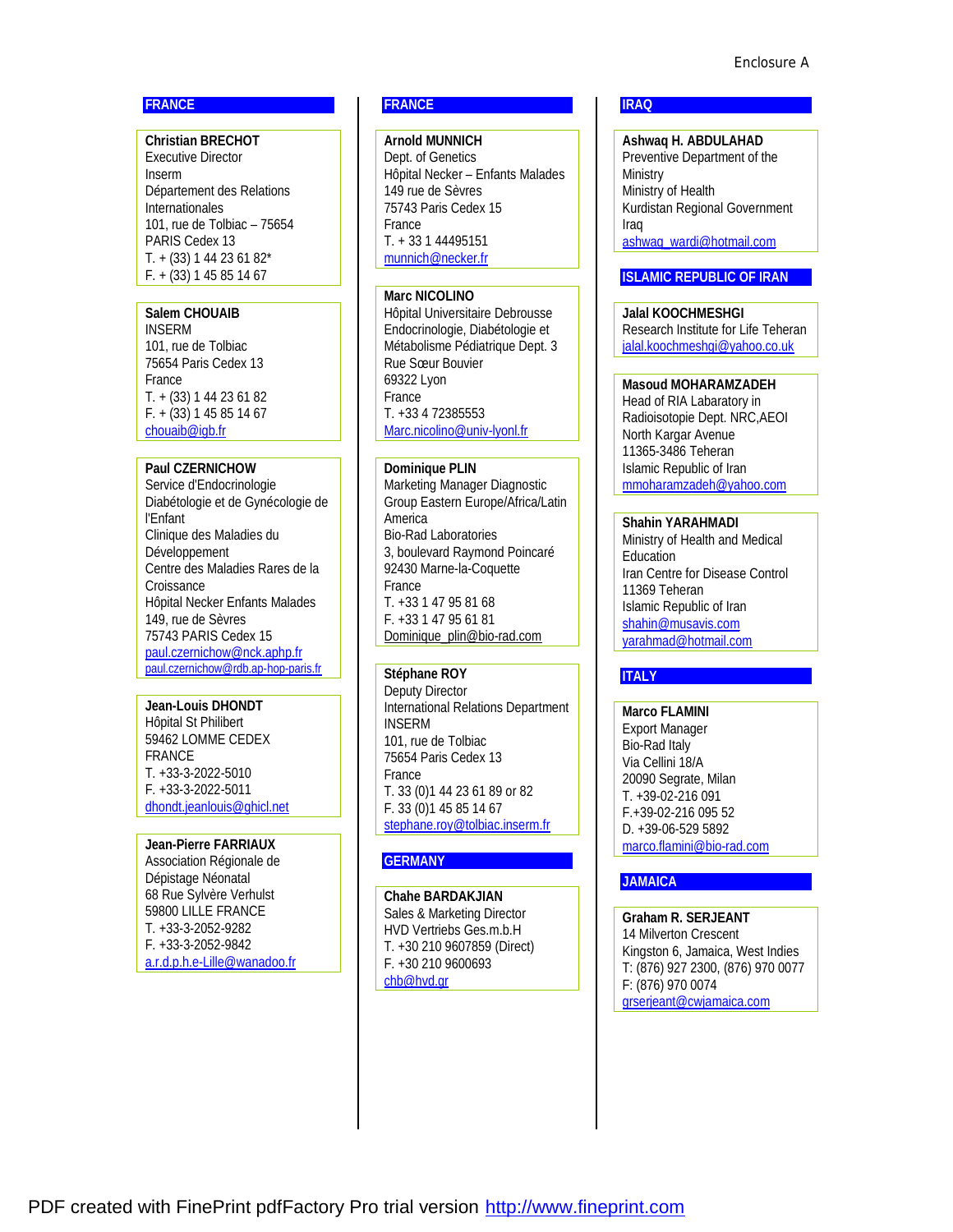#### **JAMAICA**

**Beryl SERJEANT**  14 Milverton Crescent Kingston 6, Jamaica, West Indies T: (876) 927 2300, (876) 970 0077 F: (876) 970 0074 [grserjeant@cwjamaica.com](mailto:grserjeant@cwjamaica.com)

# **JAPAN**

**Masaru FUKUSHI**  Manager, Health Science Section, Sapporo City Institute of Public **Health** Kikusui 9-1, Shiroishi-ku, Sapporo, 003-8505 JAPAN T. +81 11 841 2341 F. +81 11 841 7073 [masaru.fukushi@city.sapporo.jp](mailto:masaru.fukushi@city.sapporo.jp)

## **JORDAN**

**Sana' A. S. AL HAIT**  Ministry of Health - Jordan Section for Prevention of Genetic and Congenital Disorders Directorate for Disease Control and Prevention Tla' Al Ali , P O Box 1379 Amman 11953. Jordan T. + 62 79 5914729 [pnsa61@yahoo.co.uk](mailto:pnsa61@yahoo.co.uk) 

## **Saied JARADAT**

Director, Princess Haya Biotechnology Center Assistant Professor of Science of Molecular Biology and Human **Genetics** Jordan University of Science & **Technology** P.O. Box 3030 Irbid 22110 Jordan T. + 962 2 720 0600 Ext. 45056 or 40571 M. +962 795903713 [sjaradat@just.edu.jo](mailto:sjaradat@just.edu.jo) 

## **KUWAIT**

**Abd El-Aziz Omar SHERIF YEHIA**  Kuwait Medical Genetic Center [sherifgenetics@hotmail.com](mailto:sherifgenetics@hotmail.com) T. +965 4810563/4814328 F. +965 4842073

# **LEBANON**

**Miguel. R. ABBOUD**  American University of Beirut P.O.Box 11-0236 Children's Cancer Center of Lebanon – AUBMC 1107 2020 Riad El-Solh / Beirut Lebanon T. +961-1-374374 ext.: 8126 F. +961-1-366384 M. +961-3-534213 [abboudm@aub.edu.lb](mailto:abboudm@aub.edu.lb)

## **Fadi F. BITAR**

Professor of Pediatrics Director, Pediatric Cardiology Program Coordinator, External Programs American University of Beirut Riad El Solh, P. O. Box : 11-0236; A#22 11072020, Beirut, Lebanon T. +961-1-350000, extension: 5500, 5872,5748,5881 F. +011-961-1-342517 or 011-961- 1-345325 [saad@aub.edu.lb](mailto:saad@aub.edu.lb)

## **Asmahan EL EZZI**

Laboratory of RIA, Lebanese Atomic Energy Commission, National council for scientific research SPO Box 11-8281 Riadh Al Solh 1107 2260 Beirut - Lebanon [ichheisenana@gmail.com](mailto:ichheisenana@gmail.com) [asmahan@cnrs.edu.lb](mailto:asmahan@cnrs.edu.lb)

## **Issam KHNEISSER**

Newborn Screening Laboratory Medical Genetic Unit Saint Joseph University BP 11-5076 Riadh El Solh Beirut Lebanon T. +961 3 86 2226 F. +961 1 614054 [Issam.khneisser@usj.edu.lb](mailto:Issam.khneisser@usj.edu.lb)

**Khalid A. YUNIS**  Associate Professor of Pediatrics Director Newborn Services Director National Collaborative Perinatal Neonatal Network American University of Beirut PO Box 11-0236/E29 T. +961-1-374 374 work ext: 5500 F. +961-370 781 [kayunis@aub.edu.lb](mailto:kayunis@aub.edu.lb) 

#### **MOROCCO**

**Hassan ABBASSI**  Gynecologist obstetrician Morocco CHU Mohammed VI Marrakech T. +212 6 3058209 [habbassi3@yahoo.fr](mailto:habbassi3@yahoo.fr)

**Bentahila ABDELAHI**  Pediatric Cardiologist CHU de Rabat Rabat T. +212 61285428 [abenhila@hotmail.com](mailto:abenhila@hotmail.com)

**Abdelmounaim ABOUSSAD**  Neonatologist CHU Mohammed VI Marrakech [praboussad@yahoo.com](mailto:praboussad@yahoo.com)

**Amina BARAKAT Neonatologist** CHU Ibn Sina Rabat T. +212 61274944

## **Raouf BENAMMAR**

Representant de l'OMS a Maroc 3, rue du prince side Mohamed Souissi BP 812 Rabat Méchouar T. +212 37632252 F. +212 37632209 [khelladi@mor.emro.who.int](mailto:khelladi@mor.emro.who.int)

# **Mohamed BENAZZOUZ**

Division de la Sante Direction de la Population Royaume du Maroc, Ministère de la SantéMinistere de la Sante 355, avenue Mohammed V Rabat T.+ 212 37295414 [Simedbenassouz68@yahoo.fr](mailto:Simedbenassouz68@yahoo.fr)

## **Aicha BENBAHA**

Division de la Sante Direction de la Population Royaume du Maroc, Ministère de la SantéMinistere de la Sante 355, avenue Mohammed V Rabat T. +212 37295414 [abenbaha@yahoo.fr](mailto:abenbaha@yahoo.fr)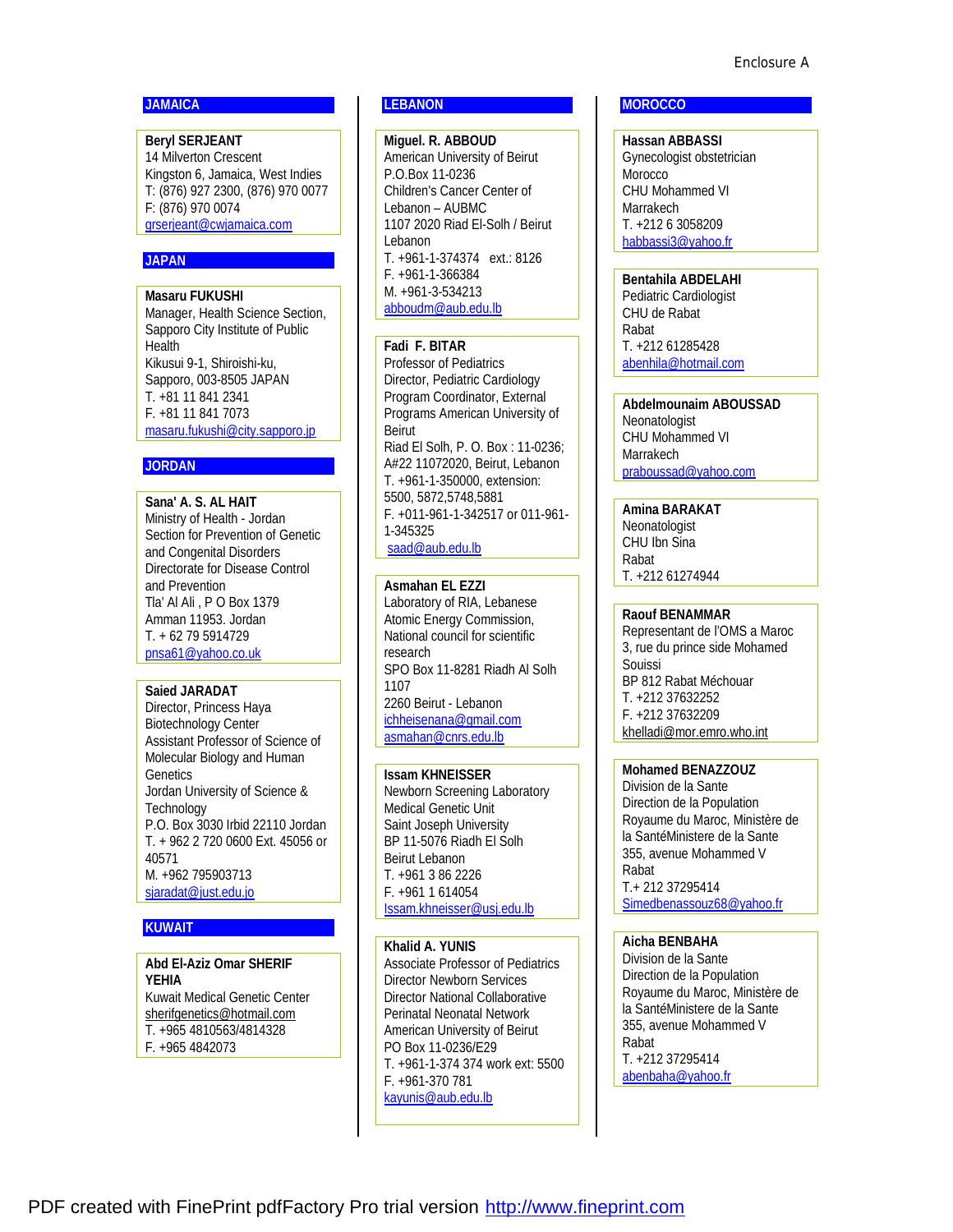#### **MOROCCO**

**Said BENOMAR**  Professor of Pediatrics Chief, Neonatology Service Faculty of Medicine Children'sHopital Casablanca T.+ 212 063052338 [s.benomar2@caramail.com](mailto:s.benomar2@caramail.com)

#### **Ali BENSALAH**

Division de la Sante Direction de la Population Royaume du Maroc, Ministère de la SantéMinistere de la Sante 355, avenue Mohammed V Rabat T. 212 37295414 F. +212 37295415 [abensalah@sante.gov.ma](mailto:abensalah@sante.gov.ma)

#### **Razika BENCHEIKH**

Otolarynology and Head and Neck **Surgery** Hopital des Spécialités Centre Hospitalier Universitaire Ibn Sina, Rabat, Morocco T. +212 63 05 2338 F. +212 37 63 60 16 [razbench@yahoo.fr](mailto:razbench@yahoo.fr)

**Rachid BEZAD**  Director Centre Nationale de Reproduction, Maternite des Orangers Rabat T. +212 61152889 [rmbezad@yahoo.fr](mailto:rmbezad@yahoo.fr)

**Abdelmajid BOUAZZA**  Division de l'information, Education, Communication Direction de la Populations Ministère de la Sante Rabat

**Naima LAMDOUAR BOUAZZAOUI**  Professor of Neonatololgoy CHU Ibn Sina Rabat [naimalamdourabouazzaoui@hotmail.com](mailto:naimalamdourabouazzaoui@hotmail.com)

**Abdelhak BOUHARROU**  CHU Hassan II Fès T. +212 61062328 [abouharrou@yahoo.fr](mailto:abouharrou@yahoo.fr)

# **MOROCCO**

**Laila CHABAA**  CHU Mohammed VI Marrakech T. +212 61062328

**Layachi CHABRAOUI**  CHU Ibn Sina Rabat T. 212 61297694 [lchabraoui@yahoo.fr](mailto:lchabraoui@yahoo.fr)

**Mohammed CHARRADI**  Directeur par Intérim Division de la Sante Direction de la Population Ministere de la Santé 355, avenue Mohammed V Rabat T. +212 61255924 [mcharradi@sanate.gov.ma](mailto:mcharradi@sanate.gov.ma)

**Rachida DAFIRI**  CHU Ibn Sina Rabat T. +212 61407958

**Sabah EL AMRANI**  Chef de la Maternite Souissi Rabat

**Rajae EL AOUAD Director** Institute National de Hygiene Rabat, Morocco 27 Av Ibn Batouta 769 Rabat T. +212 37 77 19 30 [relaouad@sante.gov.ma](mailto:relaouad@sante.gov.ma)

**Mohamed EL KORASSANI**  Chef de L' hôpital d'Enfants CHU Rabat T. +212 61068533 [elkorassani@wanadoo.net.ma](mailto:elkorassani@wanadoo.net.ma)

**Jamila EL MENDILI**  Division de la Sante Direction de la Population Ministère de la Santé 355, avenue Mohammed V Rabat T.+ 212 37295414 F. +212 37295415 [jemenili@hotmail.com](mailto:jemenili@hotmail.com)

#### **MOROCCO**

**Mohamed EL KORASSANI**  Chef de L' hôpital d'Enfants CHU Rabat T. +212 61068533 [elkorassani@wanadoo.net.ma](mailto:elkorassani@wanadoo.net.ma)

**Mohamed FATHELKHEIR**  Division de la Sante Direction de la Population Ministère de la Sante 355, avenue Mohammed V Rabat T. +212 64061569 [Mfathelkein@sante.gov.ma](mailto:Mfathelkein@sante.gov.ma)

**Ahmed GAOUZI**  Prof Pediatric Endocrinology CHU Ibn Sina Chldren'sHospital Rabat T. +212 67996971 [ahmedgaouzi@hotmail.com](mailto:ahmedgaouzi@hotmail.com)

**Jamila HACHIM**  CHU Ibn Roch Casablanca T.+ 212 224927229

**Mohammed KHATTAB**  CHU Ibn Sina Rabat T. +212 61208180 [khattab@menara.ma](mailto:khattab@menara.ma)

**Houria KNOUNI**  CHU Ibn Sina Rabat T. 212 61227656 [houriaknouni@hotmail.com](mailto:houriaknouni@hotmail.com)

**Mohamed KZADRI**  CHU Ibn Sina Service Otorhinolaryngologie Hôpital des Spécialités Rabat T +212 61 484145 [kzadrimohammed@yahoo.fr](mailto:kzadrimohammed@yahoo.fr)

**Mohamed LAGHZAOUI**  Prof. de Gynécologie CHU Maternité Lalla Myriem Casablanca T. +212 61339235 [lagbm@caramail.com](mailto:lagbm@caramail.com)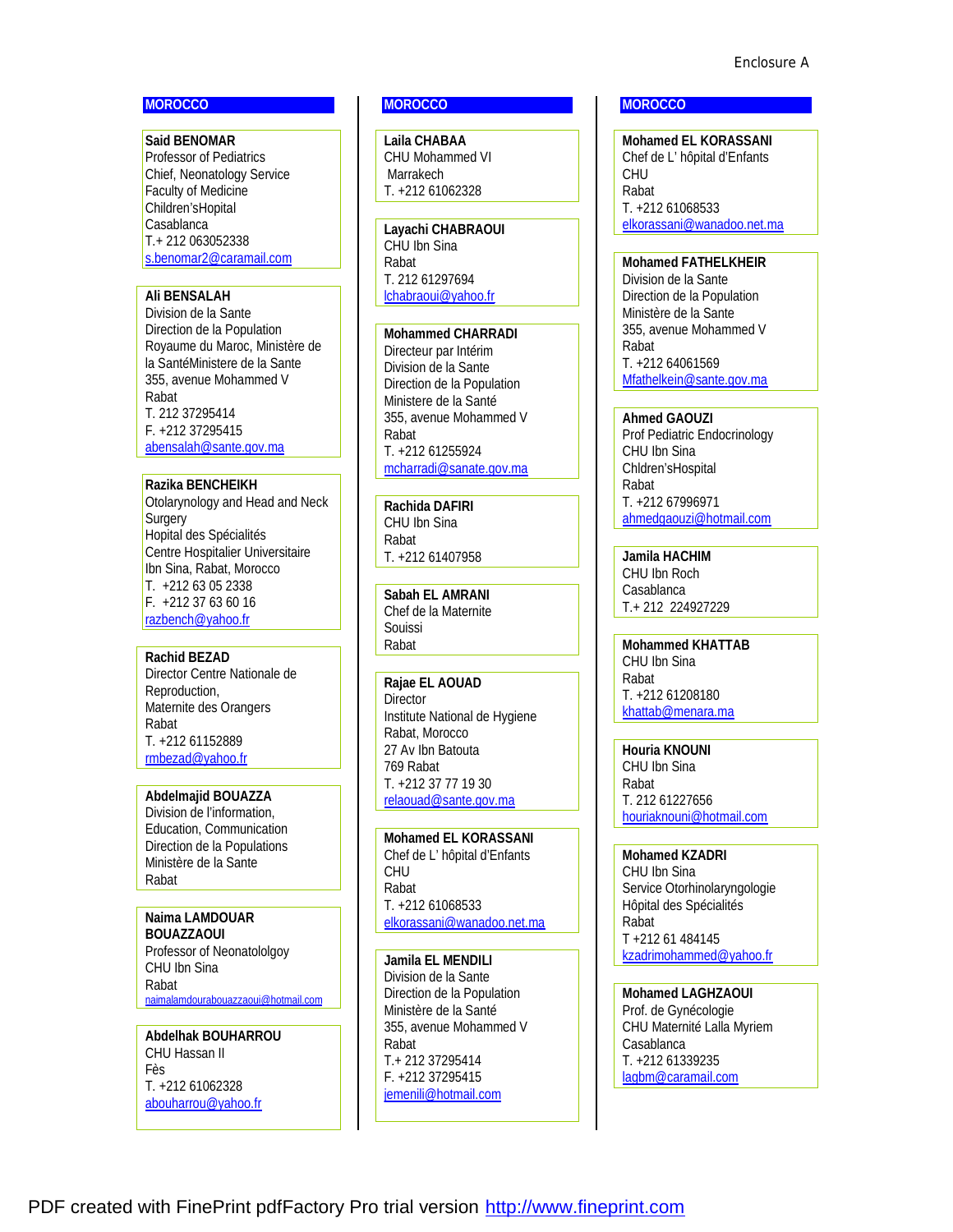## **MOROCCO**

**Lalla Aicha LAMRANI**  Chef de Service de la Coopération Bilatéral et Régionale Ministère de la Santé Rabat T. +212 62110874 [aichalamrani@yahoo.fr](mailto:aichalamrani@yahoo.fr)

# **Mohamed LAGHZAOUI**

Prof. de Gynécologie CHU Maternité Lalla Myriem Casablanca T. +212 61339235 [lagbm@caramail.com](mailto:lagbm@caramail.com)

#### **Aziza LYAGHFOURI**

Division de la Sante Direction de la Population Ministère de la Sante 355, avenue Mohammed V Rabat T. 212 61588274 [lyagha@yahoo.fr](mailto:lyagha@yahoo.fr)

**Lhoussaine MAHMAL**  CHU Mohammed VI Marrakech

**Sellama NADIFI**  CHU Ibn Sina Casablanca

**Lahcen OUZIDANE**  CHU Casablanca

**Nourredine RIDA** Country Manager Bio-Rad Morocco 19, rue Al Banafsaj Hay Arraha Appt n°1 R.D.C. Quartier Beauséjour 21700 Casablanca T. +212-61-14-16-42 F. +212-22-94-04 -16 [rida.biorad@menara.ma](mailto:rida.biorad@menara.ma)

**Abdelaziz SEFIANI**  Medical Genetics Insitute National deHygiene 27 Av Ibn Batouta 769 Rabat T+ 212 61 505176 [sefianigem@hotmail.com](mailto:sefianigem@hotmail.com)

## **MOROCCO**

**Amina TAZI EL MALKI**  CHU Ibn Sina Rabat T. +212 61400376 T. +212 37653040 F.+ 212 37636618

**Amal THIMOU**  CHU Ibn Sina Rabat T. +212 68457005 [thimouzigna@yahoo.fr](mailto:thimouzigna@yahoo.fr)

**Zakia TOUATI**  CHU Ibn Sina Rabat

## **Abdelwahab ZERRARI**

Chef de Division de la Sante Maternellle et Infatile Direction de la Population Ministère de la Santé 355, avenue Mohammed V Rabat, Morocco T.+ 212 37691267 [azerrari@sante.gov.ma](mailto:azerrari@sante.gov.ma)

#### **NETHERLANDS**

**Gerard LOEBER**  RIVM, National Institute Public **Health** Diagn. Lab. Inf. Dis. & Perinatal Screening P.O.Box 1 3720 BA BILTHOVEN The Netherlands T. +31 30 274 2867 F. +31 30 274 4418 [gerard.loeber@rivm.nl](mailto:gerard.loeber@rivm.nl)

## **OMAN**

**Surendra Nath JOSHI**  Senior Consultant Child Health SQ University Hospital, Ward Blue-1 PO Box 38, Muscat - 123, Oman T. +968 24414296 (Res.) T. +968 24141745 (Office) M. +968 99755851 F. +968 24141136 [joshisnj@yahoo.com](mailto:joshisnj@yahoo.com)

## **PAKISTAN**

**Zulfiqar BHUTTA**  Professor and Chair; Department of Pediatrics Aga Khan University Stadium Road, P.O. Box 3500 Karachi 74800 Pakistan T. +92-21-4864721 or 4930051 Ext. 4721 F. +92-21-4934294 [Zulfiqar.bhutta@aku.edu](mailto:Zulfiqar.bhutta@aku.edu)

**Ahmad Khan IQTIDAR**  Department of Pediatrics Aga Khan University Stadium Road, P.O. Box 3500 Karachi 74800, Pakistan T. + 92-21-4864731 or 4930051 Ext. 4731 F +92-21-4934294 [iqtidar.khan@aku.edu](mailto:iqtidar.khan@aku.edu)

## **PALESTINIAN AUTHORITY**

**Moien KANAAN**  Molecular Genetics Dean of Science and Hereditary Research Lab Director Bethlehem University, POB 9, Bethlehem Palestinian Authority or POB 54866, Jerusalem 91547 T. +9722-274-1241ex 2206 Office T. +9722-274-4233 Direct line F. +9722-274-4440 T. +9722-6289-376 Home M. +0546-44-3539 [mkanaan@bethleem.edu](mailto:mkanaan@bethleem.edu)

## **Suhail AYESH**  Hebrew University Al Makased Hospital Beit Hanina P.O. Box 20764 Jerusalem Palestinian Authority [suhail@cc.huji.ac.il](mailto:suhail@cc.huji.ac.il) [moleclab@alqudsnet.com](mailto:moleclab@alqudsnet.com)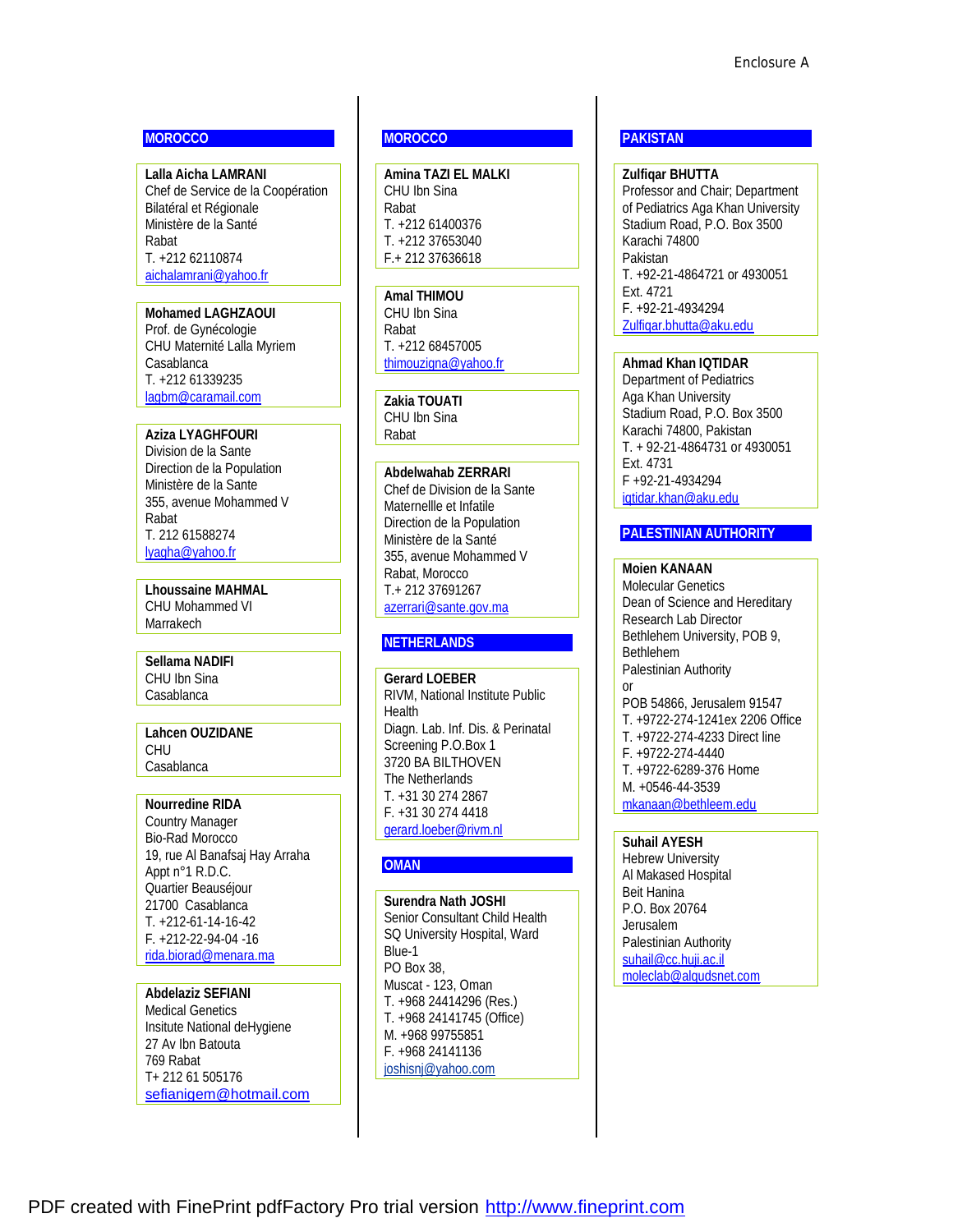# **PHILIPPINES**

**Carmencita D. PADILLA**  Professor of Pediatrics, UP College of Medicine and Director, Institute of Human Genetics National Institutes of Health University of the Philippines Manila T. +63 2 526 1710, 526 1725 F. +63 2 302 3957 M. +63 2 918 911 9439 [carpadir@fastmail.ph.inter.net](mailto:carpadir@fastmail.ph.inter.net) [www.humangenetics.com.ph](http://www.humangenetics.com.ph)  [www.nsrc-nih.org.ph](http://www.nsrc-nih.org.ph) 

#### **QATAR**

**Ghassan Mustafa ABDOH**  Senior Specialist Neonatologist NICU Hamad Medical Corp. Doha, Qatar [ghassanabdoh@yahoo.com](mailto:ghassanabdoh@yahoo.com)

## **Ahmad TEEBI**

Department of Pediatrics Weill Cornell Medical College in **Qatar** Education City P O Box 24144 Doha- Qatar T. +974-492-8350 [Ahmad.teebi@sickkids.ca](mailto:Ahmad.teebi@sickkids.ca) [ast2003@quatar-med.cornell.edu](mailto:ast2003@quatar-med.cornell.edu)

## **SAUDI ARABIA**

**Aida AL AQEEL** S. Consultant Pediatric Metabolist, Geneticist and Endocrinologist Department of Pediatrics Riyadh Armed Forces Hospital P O Box 7897 Riyadh 11159 T. +966-1-4777714 Ext 5452 F. +966-1-4777714 Ext 4603 [aalaqeel@mh.med.sa](mailto:aalaqeel@mh.med.sa) [alaqeela1@hotmail.com](mailto:alaqeela1@hotmail.com)

**Nasser AL-HAMDAN** Consultant Family and Community Medicine Supervisor, Field Epidemiology Training Program Preventive Medicine Department Ministry of Health P.O. Box 6344 Riyadh - Saudi Arabia T. +966-1-4939675 M. +966-505482874 [nhamdan@fet.edv.sa](mailto:nhamdan@fet.edv.sa) 

## **SAUDI ARABIA**

**Zuhair N. AL-HASSNAN**  Preventive Medicine Department Ministry of Health PO Box 6344 Ryadh 11442 Saudi Arabia [zhassnan@kfshrc.edu.sa](mailto:zhassnan@kfshrc.edu.sa)

## **Nadia AL SAKATI**

King Fayçal Specialist Hospital Riyadh PO Box 7897 Riyadh 11159 Saudi Arabia T. +966 1 4777714 EXT 5452 F. +966 1 4777714 EXT 4603 [sakati@khshre.edu.sa](mailto:sakati@khshre.edu.sa)

## **Mohamed RASHED**

Director, National Laboratory for Newborn Screening King Faisal Specialist Hospital & Research Center MBC-03 PO Box 3354 Riyadh 11211, T. +966-1-442-7875 F. +966-1-442-4546 M. +966-505-271193 [mrashed@hotmail.com](mailto:mrashed@hotmail.com) [msrashed2005@yahoo.com](mailto:msrashed2005@yahoo.com)

## **Amal SAADALLAH**

Immunoassay Section Head National Laboratory for New Born **Screening** King Faisal Specialist Hosp & Research Center MBC-03-30 P.O.Box 3354 Riyadh 11211 Saudi Arabia [amalsaadalla@yahoo.com](mailto:amalsaadalla@yahoo.com)

## **SOUTH AFRICA**

**Jennifer CARTWRIGHT**  Department of Pediatrics University of the Witwatersrand P O Box 217 Bettys Bay 7141 Western Cape Province South Africa. [jenniferc@webmail.co.za](mailto:jenniferc@webmail.co.za) 

#### **SYRIAN ARAB REPUBLIC**

**Adel BAKIR**  Atomic Energy Commission (AECS) 17th Nissan Street, Kafar Sousah P.O. Box: 6091 Damascus, Syrian Arab Republic [atomic@aec.org.sy](mailto:atomic@aec.org.sy)

## **TUNISIA**

**Habiba CHAABOUNI-BOUHAMED**  Service de Maladies Congénitales et Héréditaires Hôpital Charles Nicolle Bd du 9 Avril Tunis 1006 T. +216 71 57 07 56 // 216 23 32 71 68 F. +216 71 57 05 53 [habiba.chaabouni@rns.tn](mailto:habiba.chaabouni@rns.tn) 

#### **Fayçal HENTATI**

Professor of neurology Head of department of neurology Institut National de neurologie La Rabta- 1007. Tunis T. + 216 71 564 421 F. + 216 71 569 113 M. +216 71 565 167 [faycal.hentati@rns.tn](mailto:faycal.hentati@rns.tn) [aslam.hentati@planet.tn](mailto:aslam.hentati@planet.tn)

## **Ali SAAD**

Head of Laboratory of Genetics CHU Farhat Hached 40000 Sousse [Ali.saad@rns.tn](mailto:Ali.saad@rns.tn)

**Khalid AL AMIR**  Sales Manager of Saudi Arabia, Nutricia DUBAI U.A.E. T. +971 4 881 4114 F. +971 4 881 5570 M. +966 50 888 7559 [kalamir@nutricia.co.ae](mailto:kalamir@nutricia.co.ae)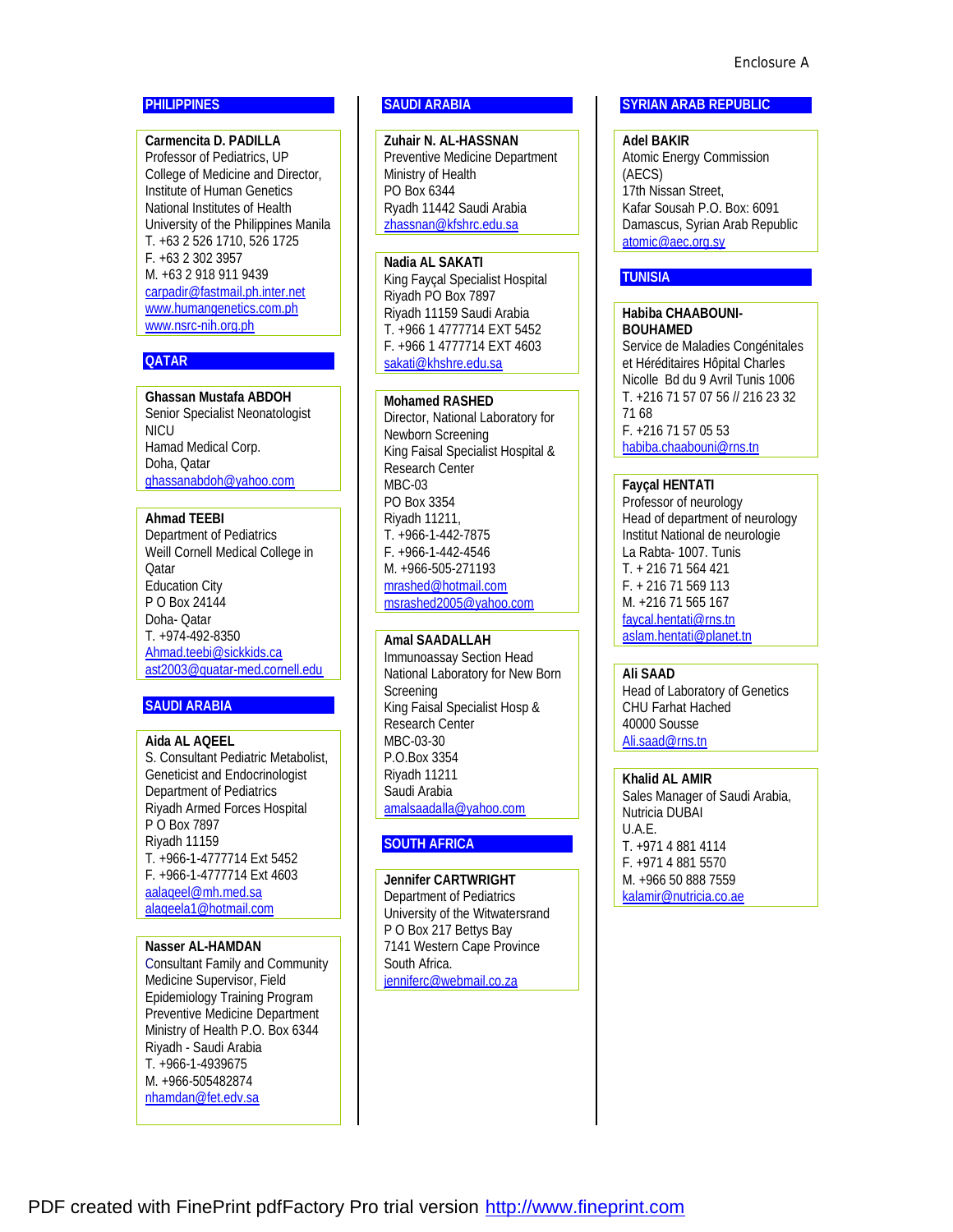## **UNITED ARAB EMIRATES**

**Dima MARTINI**  Clinical Science Associate UAE and Qatar Genzyme Middle East FZ LLC P.O. Box: 500352 Thuraya 1 Office 905 Tecom Zone Dubai, U.A.E. T. +971 50 587 7091 [dima.martini@genzyme.com](mailto:dima.martini@genzyme.com) [www.genzyme.com](http://www.genzyme.com)

**Howard PARSONS** 

Chair, Department of Pediatrics T. +971-2-610-3519 F. +971-2-610-4962 M. +971-50-622-5872 [parhow741@skmc.gov.ae](mailto:parhow741@skmc.gov.ae) 

**Mohamed SALAH EL DIN RIAD**  Consultant of Genetics Maternal and Child Health Ministry of Health – UAE T. +971-2-634-1360 F. +971-2-634-4494 [Salahr@emirates.net.ae](mailto:Salahr@emirates.net.ae) 

**Jamal SHALTONI**  General Manager Nutricia T. +971 4 881 4114 ext. 23 [jshaltoni@nutricia.co.ae](mailto:jshaltoni@nutricia.co.ae)

**Ghazi Omar TADMOURI** Assistant Director Centre for Arab Genomic Studies P.O. Box 22252, Dubai United Arab Emirates T. + 971- 4 -398 6 777 F. + 971- 4 -398 0 999 [tadmouri@hotmail.com](mailto:tadmouri@hotmail.com) [www.cags.org.ae](http://www.cags.org.ae)

**Sandra WILLIS**  Project Director Takamul PO Box 500008 Dubai, UAE T. +1 971 4 364 0091 M. +1 971 597 6545 F. +1 971 34 364 0098 [Sandra.wills@dec.gov.ae](mailto:Sandra.wills@dec.gov.ae)

## **UNITED KINGDOM**

**James BONHAM**  Department of Clinical Chemistry Sheffield Chldren's NHS Foundation Trust Western Bank, Sheffield S10 2TH United Kingdom T. +44114 271 7404 [Jim.Bonham@sch.nhs.uk](mailto:Jim.Bonham@sch.nhs.uk)

## **UNITED STATES OF AMERICA**

**Duane ALEXANDER** 

Director, National Institute of Child Health and Human Development National Institutes of Health 31 Center Drive, Room 2A03 Bethesda, Maryland 20892, USA T. +1 301-496-3454 F. +1 301-402-1104 [alexandd@mail.nih.gov](mailto:alexandd@mail.nih.gov) 

**Hani K. ATRASH** Associate Director for Program Development National Centre on Birth Defects and Developmental Disabilities Centres for Disease Control and Prevention 1600 Clifton Rd. NE, E-87 Atlanta, GA 30333 T. +1 404-498-3075 F. +1 404-498-3070 [hatrash@cdc.gov](mailto:hatrash@cdc.gov)

**Don BAILEY**  RTI International 3040 Cornwallis Road Research Triangle Park, NC 27709-2194 USA T: +1 919 541-6488 F. +1 919 541-6854 [dbailey@rti.org](mailto:dbailey@rti.org) 

**Stanton L. BERBERICH**  Program Manager University of Iowa University Hygienic Laboratory 102 Oakdale Campus Iowa City IA 52242 T: +1319.335.4500 F: +1 319.335.4555 M: +1 319.530.7826 [sberberi@uhl.uiowa.edu](mailto:sberberi@uhl.uiowa.edu) <http://www.uhl.uiowa.edu>

## **UNITED STATES OF AMERICA**

**Hatem EL-SHANTI**  Associate Professor of Pediatrics Division of Medical Genetics University of Iowa Hospital & Clinics, W125 GH 200 Hawkins Drive Iowa City, IA 52242 T. +1319 356-2674 F. +1356-3347 [hatem-el-shanti@uiowa.edu](mailto:hatem-el-shanti@uiowa.edu)

# **Gilian H. ENGELSON**

Center forDevelopmental Biology and Perinatal Medicine National Institute of Child Health and Human Development National Institutes of Health 6100 Executive Blvd 4A-05 Bethesda, MD 20892 7510 P: +1 301-451-2137 F: +1301-451-5512 [engelsong@mail.nih.gov](mailto:engelsong@mail.nih.gov)

## **Scott GROSSE**

Senior Health Economist National Center on Birth Defects and Developmental Disabilities Centers for Disease Control and **Prevention** 1600 Clifton Road, Mail Stop E-87 Atlanta, GA 30333 T. +1 404-498-3074 F. +1 404-498-3070 [sgrosse@cdc.gov](mailto:sgrosse@cdc.gov)

# **W. Harry HANNON**

Chief, Newborn Screening Branch Division of Laboratory Sciences Centers for Disease Control and Prevention (CDC) 4770 Buford Hwy, NE (MS/F43) Atlanta, GA 30341-3724 T. +1 70-488-7967 F. +1 770-488-4255 [hhannon@cdc.gov](mailto:hhannon@cdc.gov)

## **James HANSON**

Director, Center forDevelopmental Biology and Perinatal Medicine National Institute of Child Health and Human Development National Institutes of Health 6100 Executive Blvd Bethesda, MD 20892-7510 T: +1 301-496-8535 F: +1 301-480-4520 [hansonj@mail.nih.gov](mailto:hansonj@mail.nih.gov)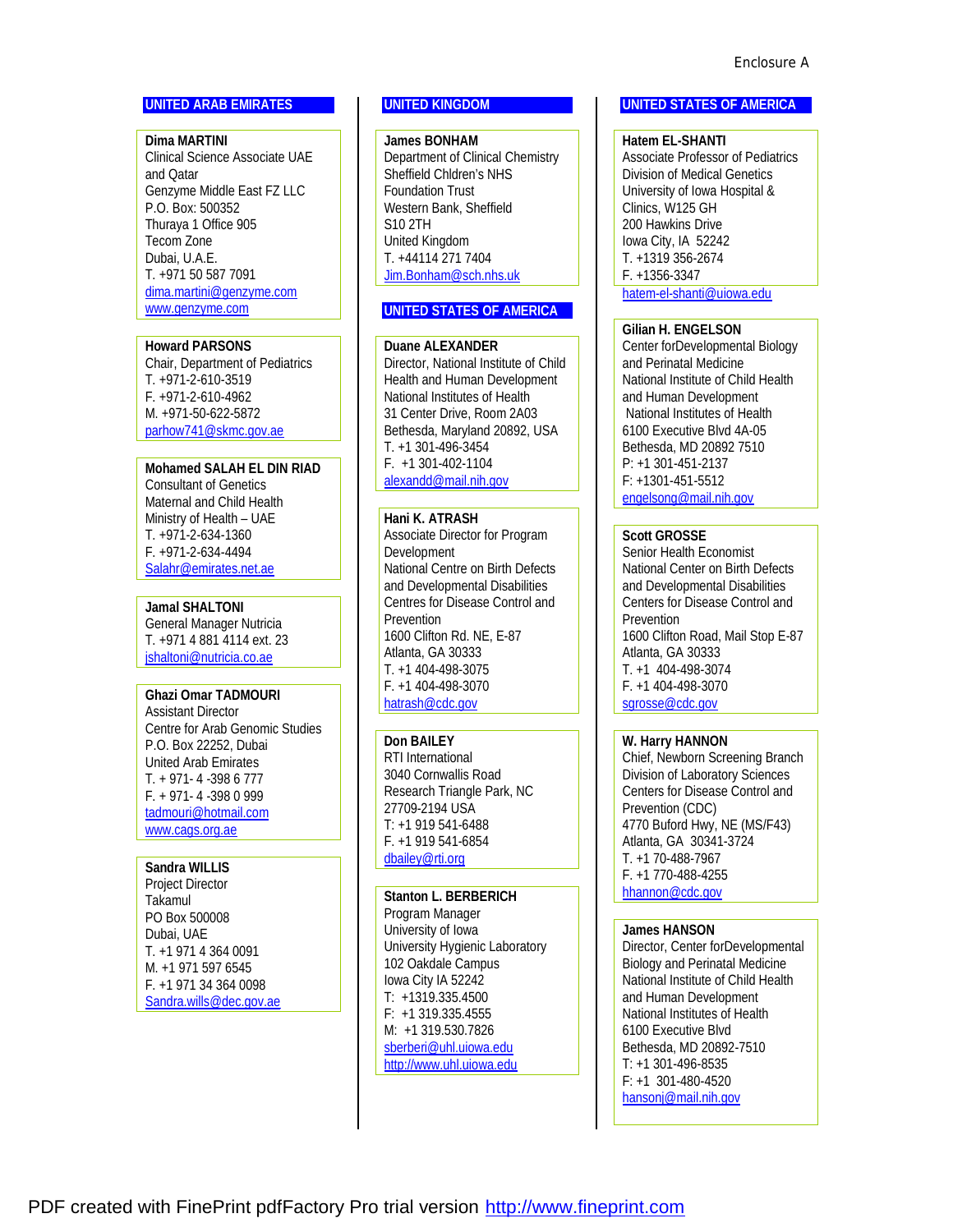#### **UNITED STATES OF AMERICA**

**Rodney HOWELL**  Special Assistant to the Director, National Institute of Child Health and Human Development National Institutes of Health 6100 Executive Blvd 4A05C Bethesda, MD 20892-7510 MSC P: +1 301-496-8535 F: +1 301-480-4520 [howellr@mail.nih.gov](mailto:howellr@mail.nih.gov)

**Christopher HOWSON**  Vice President, Global Programs March of Dimes 1275 Mamaroneck Avenue White Plains, NY 10605 T. +1 914-997-4773 F. + 1 914-997-4248 [chowson@marchofdimes.com](mailto:chowson@marchofdimes.com) 

## **Joan KEUTZER** Senior Director, Science Strategy Genzyme Corp 500 Kendall Street, 11th Floor Cambridge MA 02142| 617-768- USA T. +1 617 786 6156 F. +1 508 661 8583 [joan.keutzer@genzye.com](mailto:joan.keutzer@genzye.com)

#### **Danuta KROTOSKI**

Acting Associate Director for Prevention Research and International Programs NICHD/NIH 6100 Executive Blvd. Room 2A-01 MSC 7510 Bethesda, MD 20892-7510 T. +1 301 435 7566 F. +1 301 435 0009 [krotoskd@mail.nih.gov](mailto:krotoskd@mail.nih.gov) [www.nichd.nih.gov](http://www.nichd.nih.gov)

## **Judy LEVIN**

Program Officer for the Middle East and North Africa Division of International Relations Fogarty International Center National Institutes of Health Bldg. 31-C, Room B2C1 31 Center Drive Bethesda, MD 20892-2220 T. +(301) 402-1616 F. +(301) 480-3414 [levinj@mail.nih.gov](mailto:levinj@mail.nih.gov)

#### **UNITED STATES OF AMERICA**

**Michele A. LLOYD-PURYEAR**  Chief, Genetic Services Branch Division of Services for Children with Special Health Needs Maternal and Child Health Bureau Health Resources and Services Administration 5600 Fishers Lane. Rm 18-A-19 Rockville, MD 20857 T. +1 301-443-1080 F. +1 301-443-8604 [mpuryear@hrsa.gov](mailto:mpuryear@hrsa.gov) 

#### **Jelili A. OJODU**

Newborn Screening and Genetics Program Manager Association of Public Health Laboratories 8515 Georgia Avenue, Suite 700 Silver Sprin g, MD 20910 USA T: +1 240 485 2772 F: +1 240 485 2700 [Jelili.ojodu@aphl.org](mailto:Jelili.ojodu@aphl.org)

**Kenneth PASS**  Laboratory of Genetic Services Wadsworth Center NYS Department of Health PO Box 509 Albany, NY 12201-0509 T. +1 518-473-1993 F. +1 518-486-2095 [kap03@health.state.ny.us](mailto:kap03@health.state.ny.us)

**Hanaa RIFAEY** 

Genetic Alliance 4301 Connecticut Ave, NW Suite 404 Washington, DC 20008 T:+1 202-966-5557 ext. 203 F: +1 202-966-8553 [hrifaey@geneticalliance.org](mailto:hrifaey@geneticalliance.org)

## **Walter ROGAN**

Epidemiology Branch, National Institute of Environmental Health Sciences National Institutes of Health PO Box 12233, MD A3-05 111 T.W. Alexander Dr, Rall Bldg 101, Rm A342 Research Triangle Park, NC 27709-2233 T: 1919-541-4578 F: +1 919-541-2511 [Rogan@niehs.nih.gov](mailto:Rogan@niehs.nih.gov) 

#### **UNITED STATES OF AMERICA**

**Bradford THERRELL**  Dept. of Pediatrics, UTHSCSA Director, National Newborn Screening and Genetics Resource Center (NNSGRC) 1912 W. Anderson Lane #210 Austin, Texas 78757 T. +1 512-454-6419 F. +1 512-454-6509 [therrell@uthscsa.edu](mailto:therrell@uthscsa.edu) 

## **Lana SHEKIM**

Director, Voice & Speech Programs, Division of Scientific Programs National Institute on Deafness and Other Communication Disorders, NIH 6120 Executive Blvd., EPS-400-C MSC 7180 Bethesda, MD 20892-7180 T. +1 301-496-5061 F .+1 301-402-6251 [shekiml@nidcd.nih.gov](mailto:shekiml@nidcd.nih.gov)

#### **Peter VAN DYCK**

Associate Administrator for Maternal and Child Health Health Resources and Services Administration 5600 Fishers Lane Rm 1805 Rockville, MD 20857 T: +1 301 443 2170 F: +1 301 443-1797 [pvandyck@hrsa.gov](mailto:pvandyck@hrsa.gov) 

#### **Cindi WARREN MENTZ**

Director, Middle East and North Africa Programs Senior Advisor for Nonproliferation US Civilian Research and Development Foundation 1530 Wilson Boulevard, Suite 300 Arlington, VA 22209 USA T. +1 703-526-9720 F. +1 703-526-9721 [cwmentz@crdf.org](mailto:cwmentz@crdf.org) [www.crdf.org](http://www.crdf.org)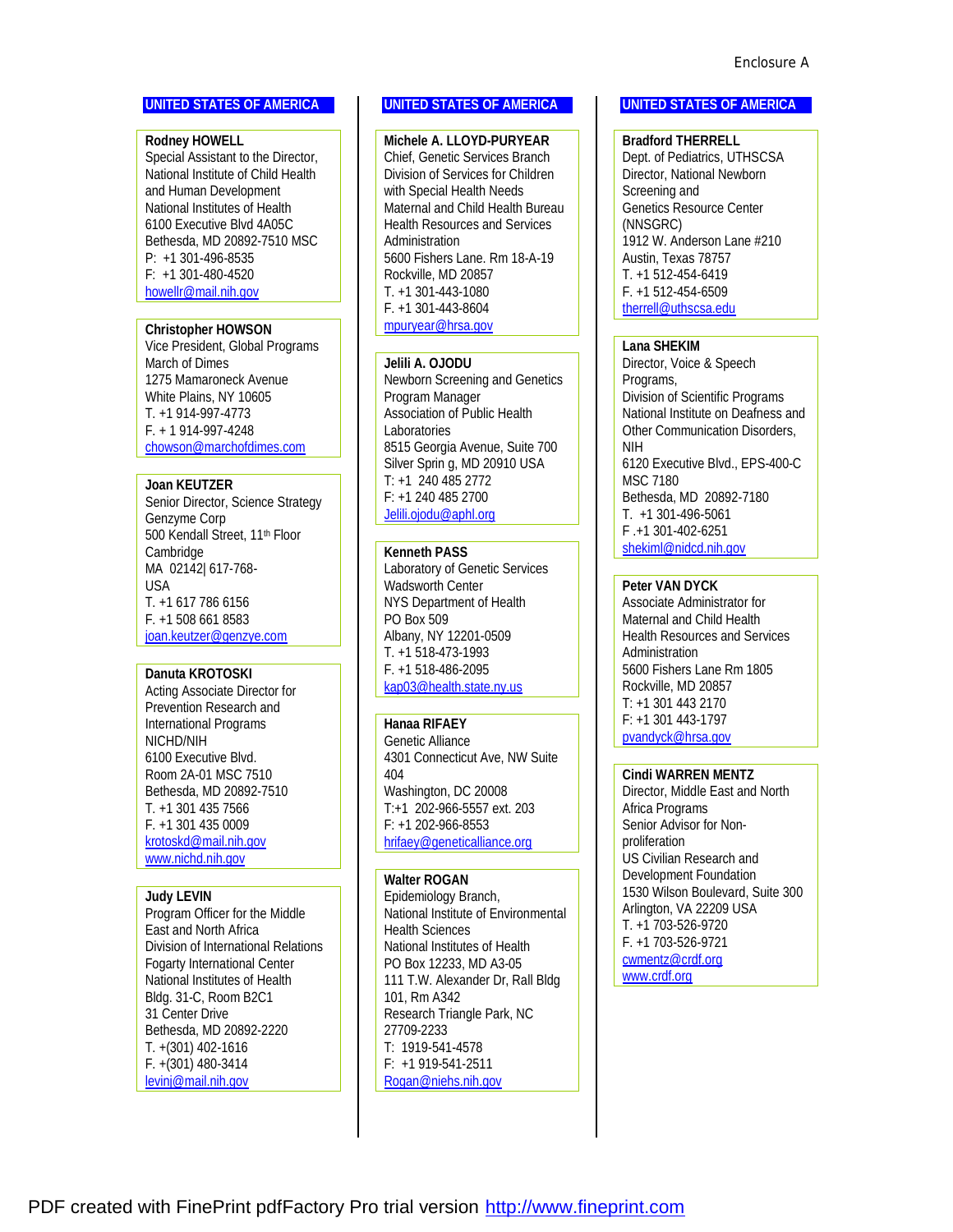## **UNITED STATES OF AMERICA**

**Michael S. WATSON**  Executive Director American College of Medical Genetics Foundation 9650 Rockville Pike Bethesda, MD 20814 T. +1301-634-7127 F. +1 301-634-7275 fax [mwatson@acmg.net](mailto:mwatson@acmg.net)

# **YEMEN**

**Arwa Baider**  Director of Child Health directorate Ministry of Public Health and Population AlQuiada Street PO Box 8455 Sana'a, Yemen T. +967 1 562465 M. +967 733741700 [arwahb@yahoo.co.uk](mailto:arwahb@yahoo.co.uk)

**Ahmed AL SHEHARI**  Pediatric consultant Secretary General, for national committee genetic diseases Yemen PO Box 12715 Sanaa Yemen tel:- 009671675855 mob:- 00967711655660 [shehari250@yahoo.com](mailto:shehari250@yahoo.com)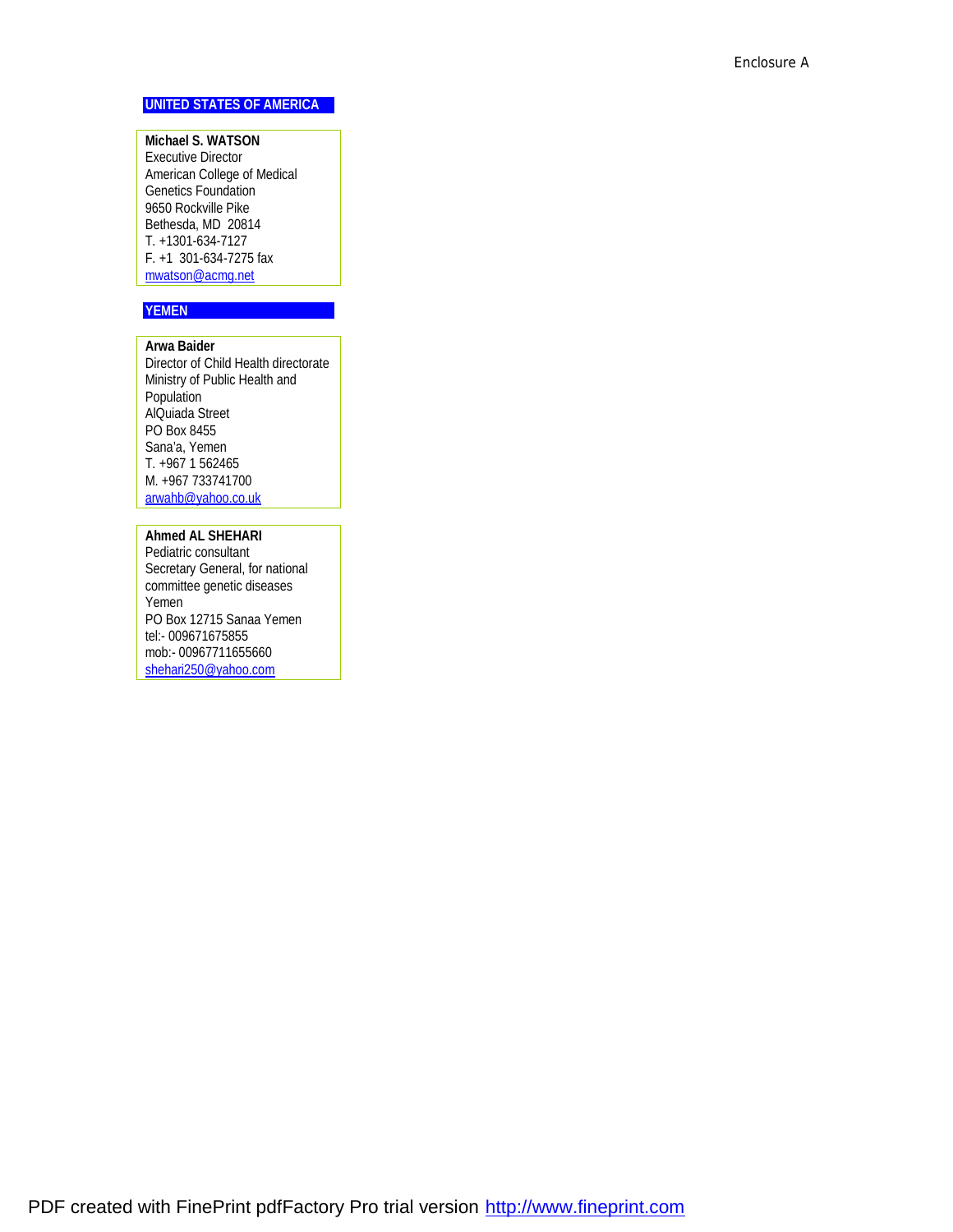









PDF created with FinePrint pdfFactory Pro trial version <http://www.fineprint.com>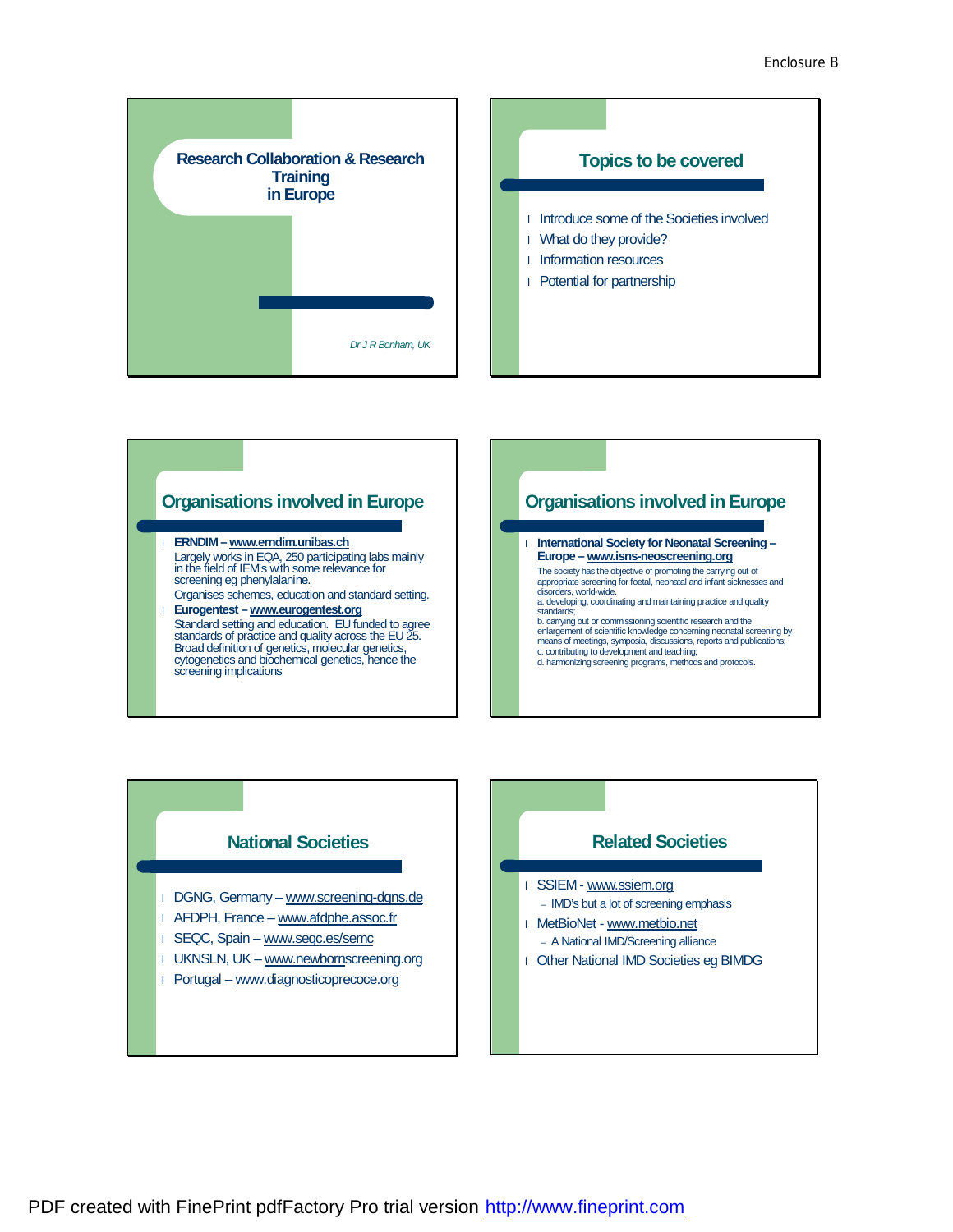# **Regulatory bodies and agencies**

- l UK newborn Screening Program centre [www.newbornscreening-bloodspot.org.uk](http://www.newbornscreening-bloodspot.org.uk)
- l UK NEQAS [www.ukneqas.org.uk](http://www.ukneqas.org.uk)
- l Clinical Pathology Accreditation www.cpauk.co.uk

## **How does it work in practice?**

- l Most societies promote and organise meetings to discuss scientific issues and present research findings and discuss audit findings
- l Overarching regulation is provided by country law guided by International standards eg Eurogentest and accreditation eg CPA informed by EQA (NEQAS,CDC,ERNDIM, audit data etc)

# **Where can we go fromhere?**

- l Access to information free
- l Membership of EQAschemes reduced fees
- l Exchange visits
- l Partnership support
- l Joint applications for research